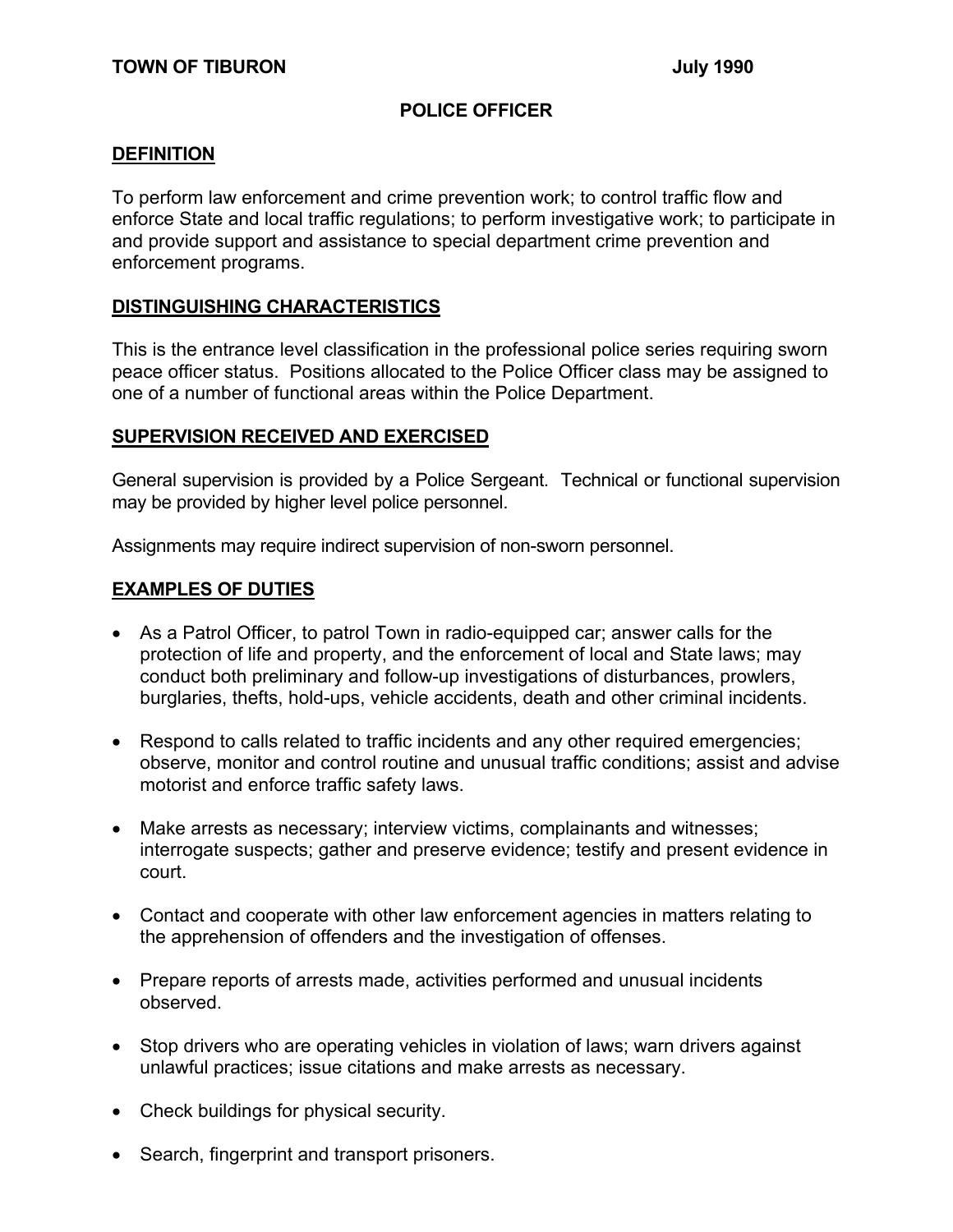| <b>TOWN OF TIBURON</b> | Page |
|------------------------|------|
| <b>Police Officer</b>  |      |
| (Continued)            |      |

- Direct traffic at fire, special events and other emergency or congested situations.
- Maintain contact with citizens regarding potential law enforcement problems and preserve good relationships with the general public.
- Assist in the performance of special investigative and crime prevention duties as required.
- Prepare investigative reports and case information, provide evidence and testimony in court.
- Answer questions from the public concerning local and State laws, procedures and activities of the Department.
- Interview victims, complainants, witnesses and suspects.
- Collect, preserve and maintain evidence and property found that is involved with suspected crimes.
- Serve warrants and subpoenas.
- Develop and maintain good relationships with the public, including informants and contacts which may be helpful in criminal investigations.
- Perform related duties as assigned.

## **QUALIFICATIONS**

## **Ability to:**

- Observe accurately and remember faces, numbers, incidents and places.
- Use and care for firearms.
- Think and act quickly in emergencies and judge situations and people accurately.
- Learn, understand, and interpret laws and regulations.
- Prepare accurate and grammatically correct written reports.
- Learn standard broadcasting procedures of a police radio system.